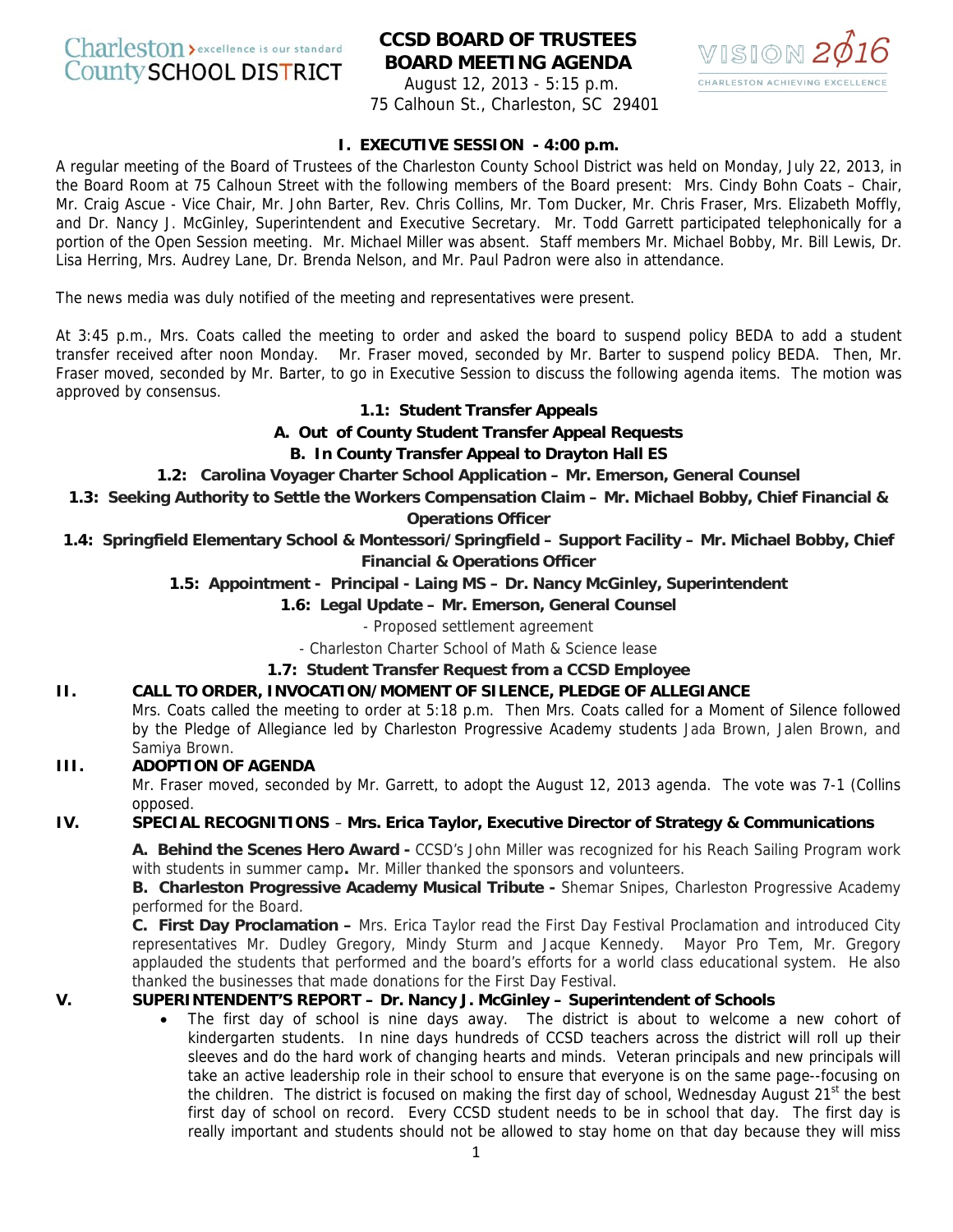so much.

- District staff has spent the summer cleaning, organizing, recruiting, and in some cases building a new school.
- Three new downtown schools and one West Ashley school will open next Wednesday. The Operations and Capital Projects staff members are extremely tired and working hard to meet the deadline. Mr. Bill Lewis and his dedicated facilities staff were thanked for their efforts as they move school staff into their new buildings.
- The district's goal is to have zero teacher vacancies when school opens. As of today, there are only fifteen unfilled positions out of 3,700 teaching positions. Staff is committed to getting that number down as low as possible with the intention of hiring highly qualified teachers for every classroom.
- Five new Early Childhood classes will open this August—one at Chicora ES and two at Burns ES, one at Pepperhill ES and one at Lambs ES. The district will bring on ten additional classes in January 2014. The district believed the expansion and investment of Early Childhood classes will help move the achievement gap and accelerate progress.
- Test scores were released this week. The district is optimistic that progress is being made in CCSD. The district is also aware that the two report cards—the Federal ESEA and State Report Card can send mixed signals on how well a school is doing. The district also has its own goals under Vision 2016. Staff will address the board later to explain what all the different data means and to give parents and community members a clear signal on other progress being made and what can be done to further accelerate progress to reach the 2016 goals.
- Dr. McGinley concluded her report by stating at this point the district is focusing on a great school opening and thanking principals and teachers who have been working hard all summer to make 2013- 14 a spectacular school year.

# **VI. VISITORS, PUBLIC COMMUNICATIONS**

- 1. Mr. Jonathan Lubecky asked to defer his comments until after the appeal is done. Mrs. Coats said there would not be an opportunity to make comments later during the meeting. However, she said he could address the board at a future meeting.
- 2. Ms. Jennifer Metts addressed the board on behalf of the Carolina Voyager Charter School application. She shared the background of her school which was the result of a downtown forum to address issues related to parents transferring students out of schools on the peninsula. The school is committed to maintaining diversity. She urged the board to support the application.
- 3. Mr. Charles Pearson addressed the board in support of the Voyager Charter application. He urged the board to approve the charter request to give parents more schools to choose from.
- 4. Mr. Tony Lewis addressed the board in support of Voyager Charter School. He urged the board to support the charter application.
- 5. Ms. Phyllis Ruckers and Mr. John Ruckers addressed the board about their son who took an equivalent science course at a second location that Wando refuses to recognize. Mr. Rucker said earlier their daughter was forced to enroll in a class she had already taken at a second location.

# **VII. APPROVAL OF MINUTES/EXECUTIVE SESSION AGENDA ITEMS**

# **7.1: Open Session Minutes of July 22, 2013 & August 2, 2013**

Mr. Garrett moved, seconded by Rev. Collins, to approve the open session minutes of July 22, 2013 & August 2, 2013. The vote was 8-0.

# **7.2: Executive Session Action Items of August 12, 2013**

The Board voted on the following executive session action items of August 12, 2013.

 **1.1: Student Transfer Appeal Requests** 

# **A. Out of County Transfer Request**

Mr. Ascue moved, seconded by Mr. Fraser, to deny out-of-county student transfer appeal requests A, B, D and approve C, pending proof of residency for item C. The vote was 8-0.

# **B. Drayton Hall Transfer Request**

Mr. Barter moved, seconded by Mr. Ascue, to uphold the Durham Bus Service decision and deny the transfer request because no space is available at Drayton Hall.

Mrs. Moffly stated for the record that the employee is employed by Durham; not CCSD. Mr. Barter modified the motion to not approach Durham Transportation to ask them to change their decision. At this point, Mr. Barter moved, seconded by Mr. Ascue to amend motion to not approach Durham bus service to ask them to change their decision. However, Mr. Ducker agreed with Mrs. Moffly that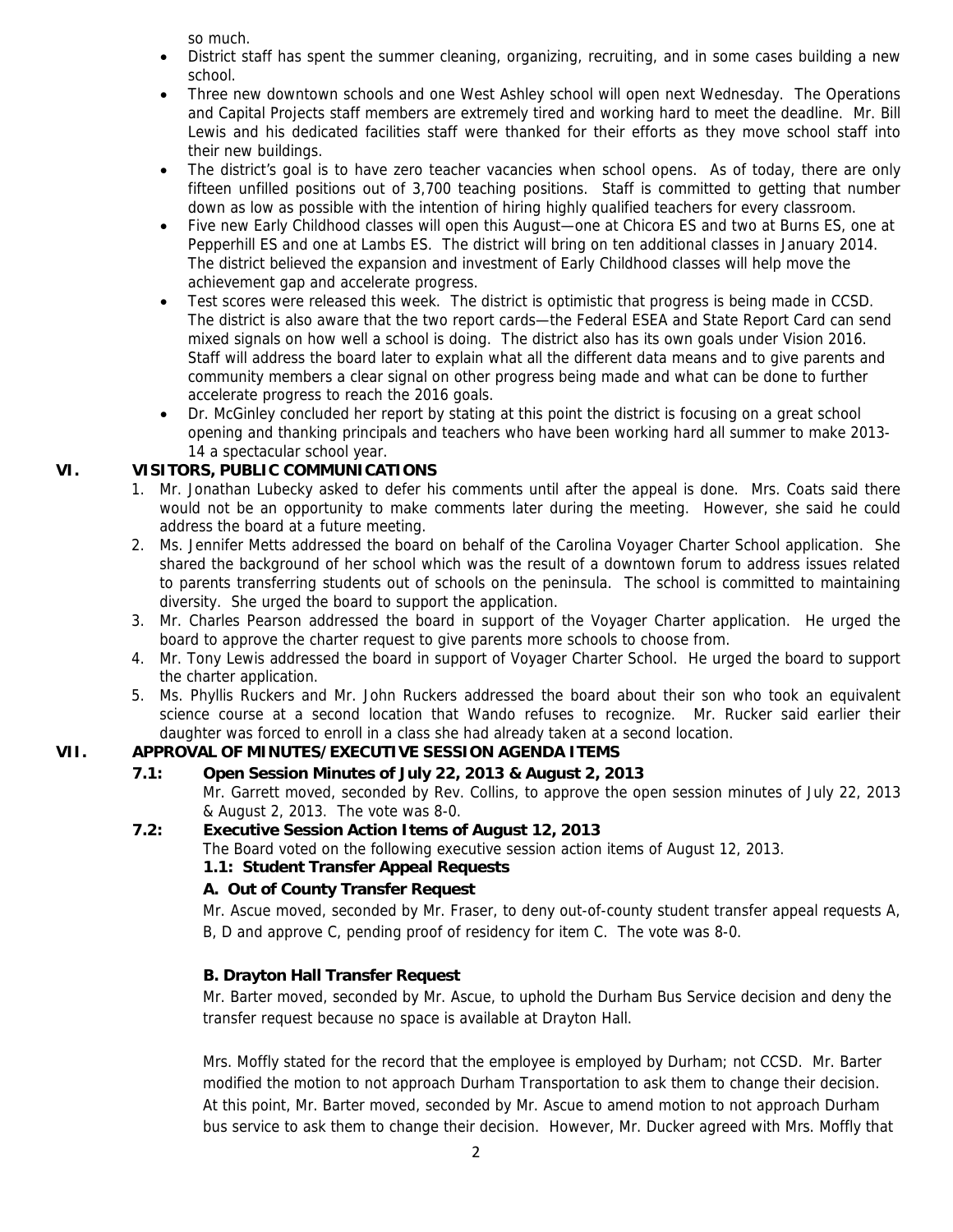the Board take a "hands off" approach with Durham and only include a recommendation to deny the request to transfer to Drayton Hall.

At this point, Mr. Barter moved, seconded by Mr. Ascue to amend motion to deny the request to transfer to Drayton Hall Elementary, due to lack of space. The vote was 8-0.

#### **1.2: Carolina Voyager Charter School Application – Mr. Emerson, General Counsel**

Mr. Ducker moved, seconded by Mr. Garrett, to approve the charter application for Carolina Voyager Charter School. The first year funding amount amounts – Year 1 - \$1,127,570; Year 2 - \$1,502,050; Year 3 - \$1,715,988; Year 4 - \$2,034,136; Year 5 - \$2,429,563. The funding source is the state funding per statutory charter school funding formula; private donations and additional federal support. The vote was 7-1 (Collins opposed).

Since Mr. Miller, the chair of the Strategic Education Committee was absent, Mr. Ducker reported out on the Strategic Education Committee's meeting regarding the application for Carolina Voyager Charter School Application.

Rev. Collins asked what could be done to avoid having another school similar Buist Academy downtown where the majority of students lived out of district. Mr. Ducker said the charter school has a statement in their charter that says they will specifically serve downtown students. Mr. Ascue said the specifics are in already in place. However, the charter could be reviewed on an annual basis to confirm the attendance.

Mrs. Coats asked Mr. Emerson to respond to the statement about the charter renewal. Mr. Emerson confirmed that the charter is for 10 years. Mrs. Coats asked if state laws were violated by restricting to only one geographic area. Mr. Emerson said charter schools accept students from the entire district.

### **1.3: Seeking Authority to Settle the Workers Compensation Claim – Mr. Michael Bobby, Chief Financial & Operations Officer**

Mr. Fraser moved, seconded by Mr. Barter, to approve the districts recommendation on a Workers' Compensation Claim. The vote was 8-0.

# **1.4: Springfield Elementary School & Montessori/Springfield – Support Facility – Mr. Michael Bobby, Chief Financial & Operations Officer**

Mr. Fraser moved, seconded by Mr. Garrett, to approve a recommendation to approve a reallocation request in the Springfield ES (Project #5151), in the amount of \$4,300,000.00 to & Montessori/Springfield Support Facility (Project #5144) to award a contract to construct the Montessori/Springfield – Support Facility (Commons Building). The funding source is the one (1) cent sales tax revenues. The vote was 8-0.

 **1.5: Appointment - Principal - Laing MS – Dr. Nancy McGinley, Superintendent** 

Mrs. Moffly moved, seconded by Mr. Garrett, to approve a recommendation to appoint Mr. James Whitehair to the position of principal at Laing MS. The vote was 8-0.

### **1.6: Legal Update – Mr. Emerson, General Counsel**

**A.** Mrs. Coats announced that she did not participate in the discussion in Executive Session where the Board discussed a proposed settlement agreement. After Mrs. Coats recused herself, Mr. Fraser moved, seconded by Mr. Ducker to approve the proposed settlement agreement. Mr. Ascue called for the vote which was 6-1-1 (Coats abstained and Collins opposed).

After the vote, Mr. Ascue turned the meeting back over to Mrs. Coats.

**B. Charleston Charter School of Math & Science Lease** - The Board discussed the Charleston Charter School of Math & Science lease in Executive Session. However, no action was taken.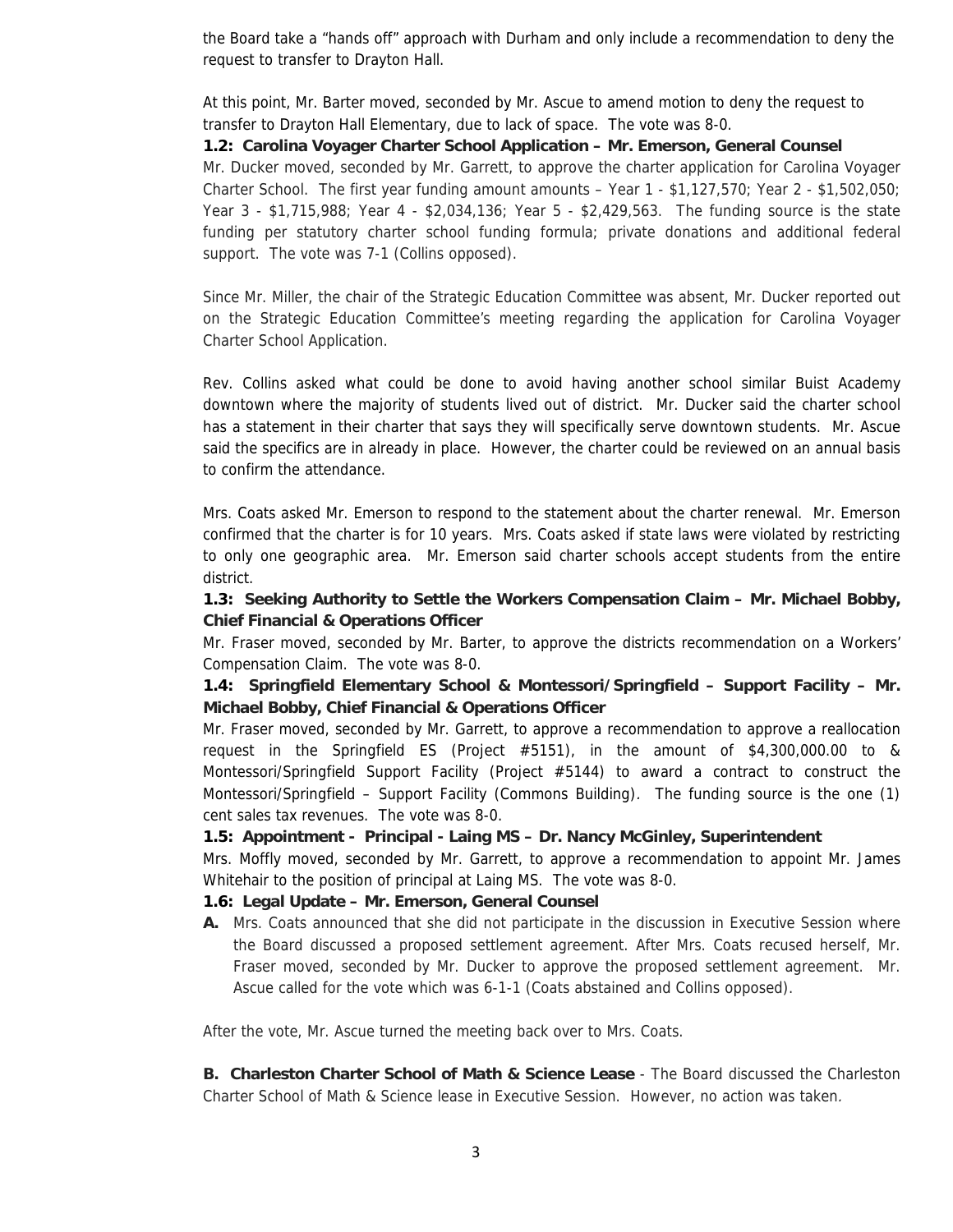# **1.7: Student Transfer Request from a CCSD Employee**

First, Mr. Ascue moved, seconded by Rev. Collins to approve the student transfer request from a CCSD Employee. Then, Mrs. Moffly moved, seconded by Rev. Collins, to approve an out-of-county student transfer appeal request from a CCSD Employee. The vote failed 3-5 (Coats, Collins, CA, Coats supported the motion).

The board discussed the possibility of an alternative motion. However, Mr. Fraser suggested the parent be advised of schools where space is available.

#### **7.3: Financial Minutes of July 22, 2013 & August 2, 2013**

Mr. Fraser moved, seconded by Mr. Barter, to approve the financial minutes of July 22, 2013 & August 2, 2013. The vote was 8-0.

#### **VIII. CAE UPDATE**

#### **8.1: Renaissance Project – Dr. Lisa Herring, Chief Academic Officer**

Dr. Lisa Herring presented an update on the Renaissance Project initiative.

- The definition of Renaissance is to reflect, invest, and reward.
- Teacher effectiveness is an important component.
- Renaissance Schools Sanders Clyde, Burns, Memminger and NCES.
- Professional Growth efforts were highlighted.
- There are no teacher vacancies in the Renaissance Schools.
- Title II funds will be used for Professional Growth of classroom teachers and classified staff members.
- Teacher selection process a rigorous teacher selection process was used to select teachers for Renaissance schools. Ten teachers fell into the category of Substitute teachers
- Because of the 20 additional professional development opportunity afforded to teachers at Renaissance Schools, teachers returned to work on July 29<sup>th</sup>.
- In addition to school based professional development, teachers participated in the Renaissance Institute and other trainings. The feedback that was received from these sessions was positive.
- Dr. Herring shared a brief video presentation from the Renaissance Institute.
- Research and Data Analysis longitudinal data has been compiled by the consultant for each school and scores will show how teachers are teaching to the students.
- CCSD staff is accountable for measures. All Professional activities will be surveyed. Best practices, to include the report card unpacking by Ms. Christine Powers will also be presented to the County Board at an upcoming meeting.

Board Questions

- Mr. Ducker asked Dr. Herring to also unpack the data for the Strategic Committee.
- Mr. Barter said because it's a big investment for the district and its important to measure effectiveness and compare it with a baseline to show how much has been accomplished.
- Mr. Ascue said he was glad to see literacy and numeracy on the list. He also said parental involvement is critical to successful teachers.
- Mrs. Moffly said some services were duplicated. She requested information on the cost of the institute for the four schools and if these schools are involved in the Race to the Top, Renaissance, Teacher Incentive Fund, and Charleston Promise Neighborhood schools. Dr. Herring said there was no duplication in training. The timeline protects the fidelity. Also, Dr. Herring said she would provide information on the cost. Dr. McGinley said she would bring information on RTT, CPN, Renaissance, and TIF schools to the board in the near future. Only one CPN school is in the Renaissance Program. Deliberate planning was done to avoid an overlap of services. Dr. McGinley commended Dr. Herring for working with the principals who collaborated to plan the training model. She added that intense work is needed with teachers to make them the best teachers.
- Mrs. Coats asked about schools affiliated with more than one initiative. Dr. Herring provided answers. Mrs. Coats asked if the teachers are getting delivery execution training. Dr. Herring confirmed. She referred to the Strategic Professional slide she shared earlier. The initial three day training was a launching. Other trainings took place after that time. Dr. Herring said more information could be unpacked at the end of the first semester.
- Mrs. Moffly said effective teachers are needed in the classrooms. She thought teachers were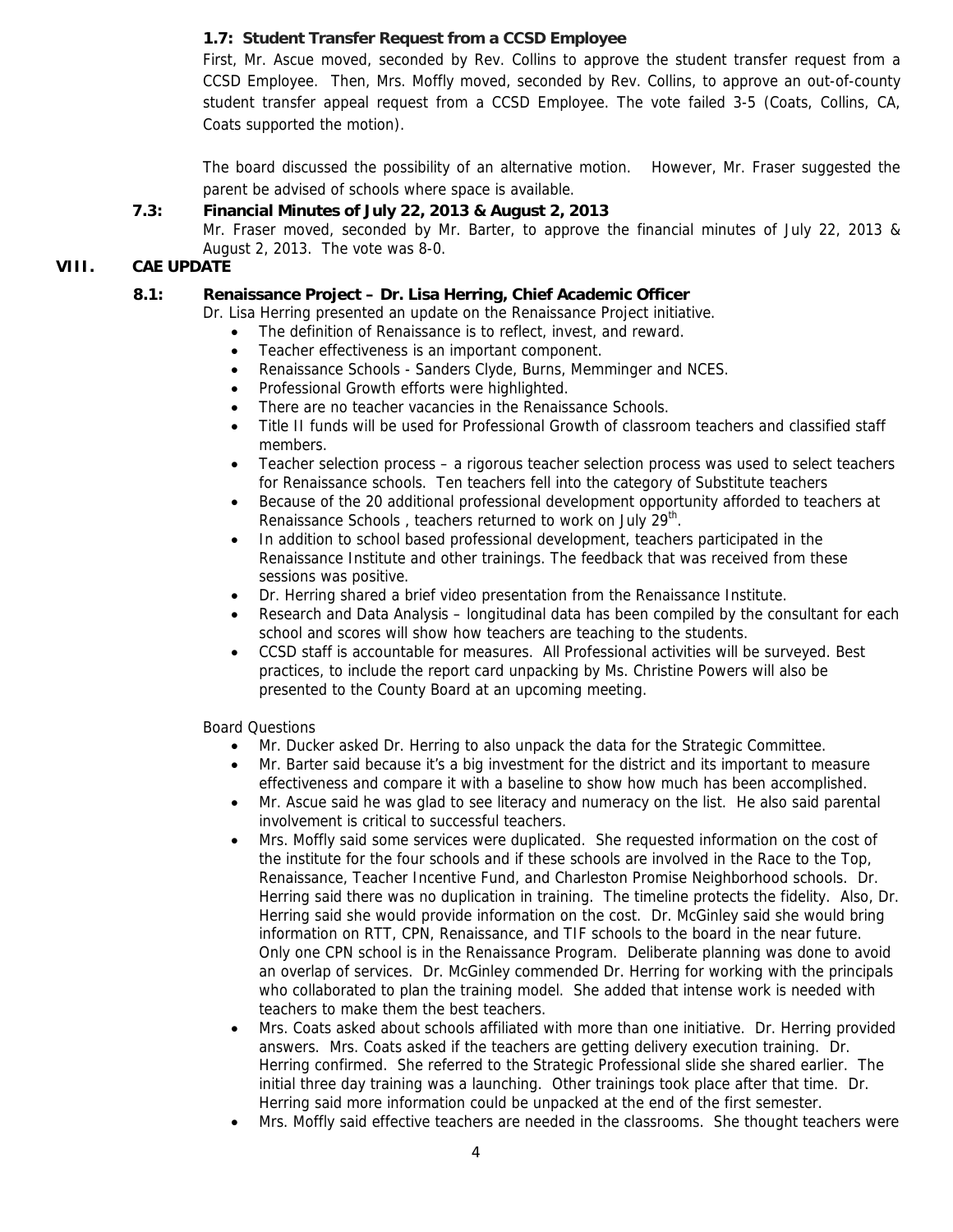being interviewed to ensure the most effective teachers are hired and that they would be compensated. She did not remember hearing anything about the institute.

• Mr. Fraser asked about the data on the 180 teachers in the Renaissance Schools. Dr. Herring said she would bring that information in the future. Mr. Barter asked about Memminger. Dr. Turner said 50% of her teachers are new and only one new teacher was hired.

# **IX. MANAGEMENT REPORT(S)**

# **X. COMMITTEE REPORT(S)**

#### **10.1: Audit & Finance Committee – Mr. John Barter**

#### **A. Discussion of Committee Charter**

Mr. Barter said the charter was last modified in 2007 and the word finance was added. He said the charter would be updated to show what the committee actually does for board approval. He said Audit & Finance will assign some things that could be done better by other committees in the future. Also, he will review to see if there are things that could be delegated to management for approval to reduce committee time.

# **10.2: Policy Committee – Mr. Chris Fraser**

#### **A. Discussion of Committee Charter**

Mr. Fraser said the Policy Committee will meet on Wednesday and have a draft for the next meeting.

#### **10.3: Strategic Education Committee – Mr. Michael Miller**

#### **A. Discussion of Committee Charter**

Mr. Ducker said the committee has met but has not done anything about the charter. He said he would bring it to the board in October.

Mrs. Coats said committee chairs should discuss and bring to board in October 2013.

# **XI. POTENTIAL CONSENT AGENDA ITEMS**

#### **11.1: A. School/Community Task Force**

The Board received information from the following School/Community Task Forces:

- District 1 Lincoln HS Mr. John Lowe
- District 9 Angel Oak ES and Frierson ES Mr. Lou Martin/Dr. Nelson
- District 10 St. Andrews MS & West Ashley MS Dr. Winbush
- District 23 Early Childhood Center Mrs. Michele English Watson

Dr. Nelson said the updates are included in the board packet. Mrs. Coats said the board initiated the effort.

Mr. Barter inquired about information for Jane Edwards. Dr. Winbush said a community meeting would be held to discuss Jane Edwards after every two task force meetings.

Rev. Collins requested the minutes from the School Community Task Force meetings. Dr. Nelson said she would provide it.

Mrs. Coats asked if all task force are fully staffed. Dr. Nelson said they are working to fill the few sets that have not been filled.

Mr. Ducker asked about the Friends of Frierson and their involvement. Dr. Nelson said the school principal identified the parent, staff member and community member. She said all members of the Friends of Frierson are not included. However, one member is included.

Mr. Ascue asked about the bandwidth in district one and what is being done. Mr. Lowe said efforts are underway and he felt it would be addressed soon.

Mrs. Coats asked for another report from the School/Community Task Force in the near future. **B. Municipal Solid Waste Management Bid Award & Contract Structure – Mr. Michael**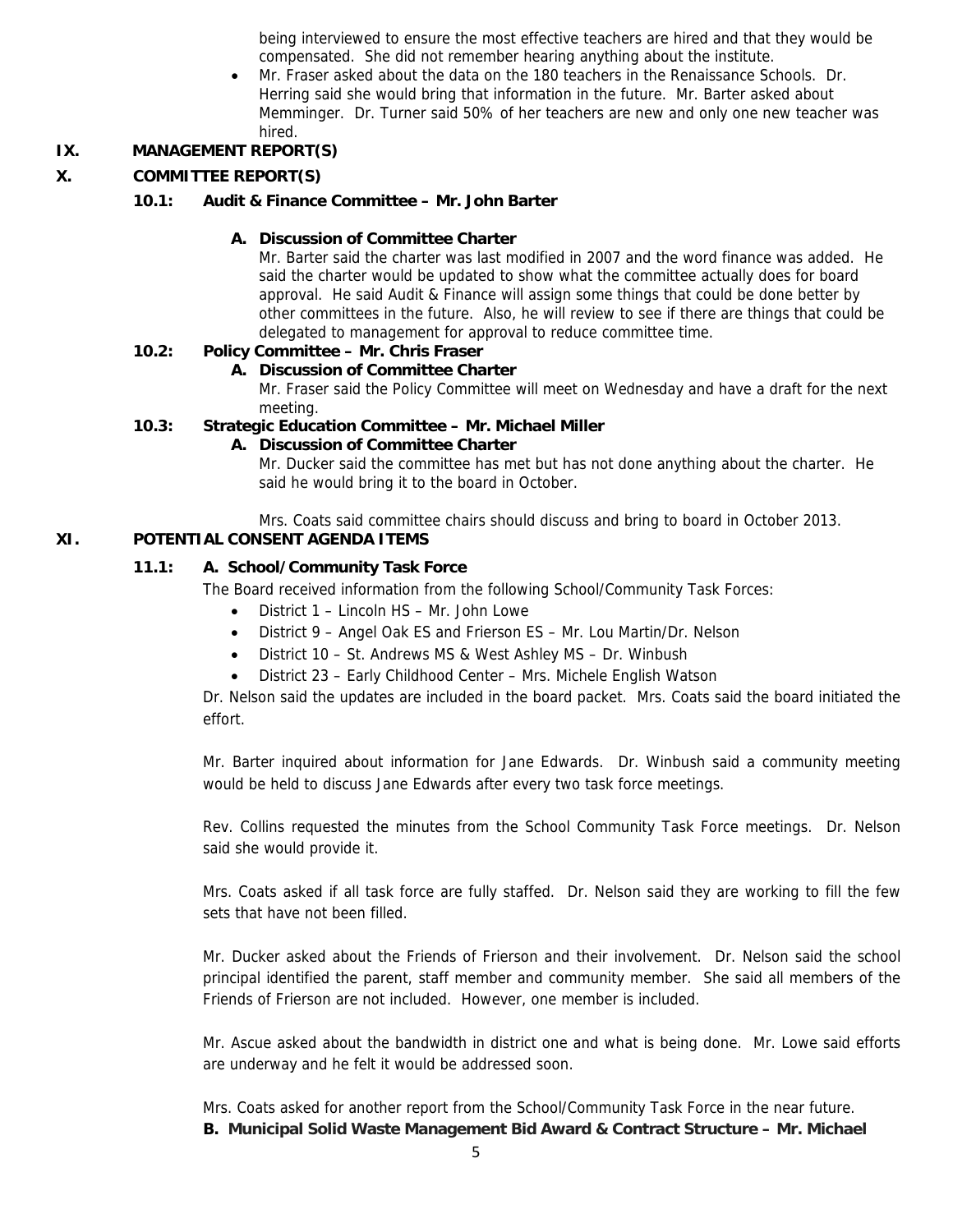### **Bobby, Chief Financial & Operations Officer**

Mr. Garrett moved, seconded by Rev. Collins, to approve a recommendation for a municipal solid waste management bid award and contract structure. The 2013 amount is \$734,629; the 2013 amount is \$627,017; the 2014 amount is \$486,942. The funding source is \$FY14 Plant Operation, Grounds and Services, Solid Waste Budget. The vote was 8-0.

#### **C. Montessori/Springfield – Support Facility**

Mr. Garrett moved, seconded by Rev. Collins, to approve a recommendation to award a contract for Montessori/Springfield Support Facility (Commons Building) (Solicitation #13-CMG-B-006) to TQ Constructors, Inc. for the Base Bid in the amount of \$6,834,812.00. The vote was 8-0.

#### **D. District Procurement Review Panel – Mr. John Emerson, General Counsel**

Mr. Fraser moved, seconded by Mr. Garrett, to appoint Mr. Ducker to serve as the Board representative to the District Procurement Review Panel. The vote was 8-0.

#### **E. 2012-2013 Board Expenditures**

The Board's annual expenditure report for the 2012-13 school year is provided as information in accordance to CCSD Board Policy.

Mrs. Moffly said the amount translates to the number of meetings a board member attends. Mr. Ascue also said mileage is also included.

### **XII. NEW BUSINESS**

#### **12.1 A. Ad Hoc Committee**

Mr. Ducker led the discussion sharing recommendations from the Ad Hoc Committee that met Friday, August 2, 2013.

- There should be two meetings per month.
- Board agenda items should be routed to appropriate committee to vet items beforehand.
- One board meeting a month should focus on action items and the other should be focused on workshop issues.

NOTE: The Board did not determine which date would be for workshop or which would be for the board meeting.

- All Board agenda items should be vetted through committee meetings. That should reduce the amount of time for meetings.
- Board agendas should be delivered on Wednesday before a scheduled meeting.
- The agenda format should be adjusted to accommodate workshop topics.
- An annual workshop should be held in addition to the monthly workshops.
- Half day workshops are preferred.
- Friday Updates should be informational and could be given to the board at any time in a folder if they are not tied to agenda items.
- The committee will look at other ways to do special recognitions. I.e., it could be more appropriate to do at schools.
- An annual awards banquet should be considered to recognize individuals who do good work for schools versus recognition at Board meetings.
- It would be beneficial to have section of the agenda for members to share ideas, initiatives or requests for data (prioritized). More discussion would take place in the future.

Mr. Fraser said this would allow board to get to the business of the board. He didn't want board agenda information that is scheduled to be on the board agenda included with the Board Update.

Mr. Barter added that Wednesday is the final day for agenda items. Mr. Fraser said there shouldn't be any new information. While there may be some emergencies, if agenda items go through the committee, there should not be any updates. The board is becoming more effective because of the work done through committees. The freed up time should be used for big issues that the board wants to talk about.

Mr. Ducker inquired about the four member rule asking if the board would continue to allow four members to add a topic or issue on the agenda without going to committee. Mr. Fraser said if board members had questions they should attend the committee meeting. The intent is to streamline meetings.

Rev. Collins suggested the board turn the Ad Hoc Committee's recommendation into action. He also